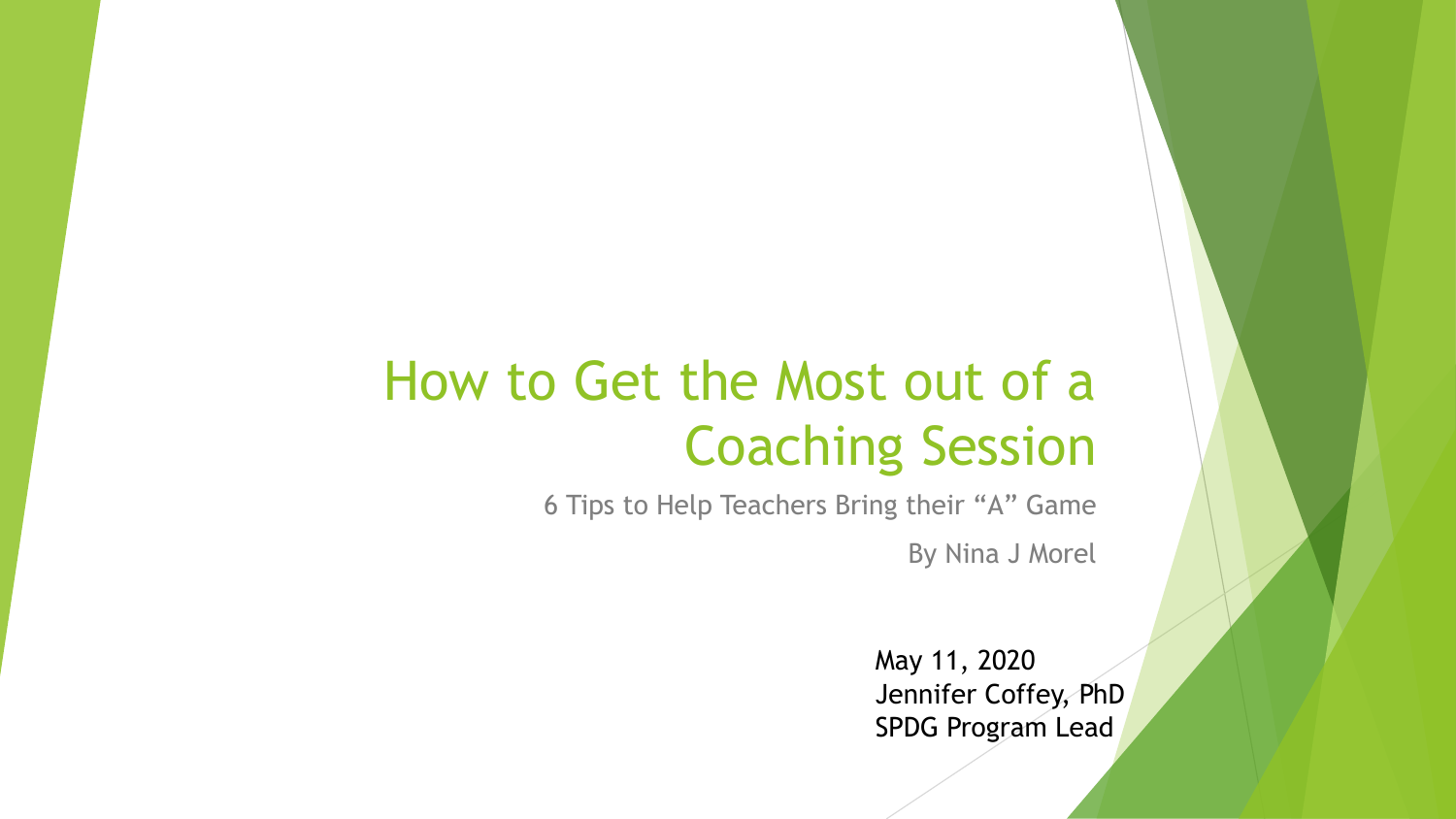

#### 1. Ask Questions

- $\blacktriangleright$  How would personnel being coached know the types of questions they might ask?
	- Examples include:
		- $\blacktriangleright$  Artifacts used
		- $\blacktriangleright$  Confidentiality
		- $\blacktriangleright$  Flexibility
		- $\blacktriangleright$  Observations
- Developing trust
- Do those receiving coaching services have a chance to ask questions before beginning their coaching partnership?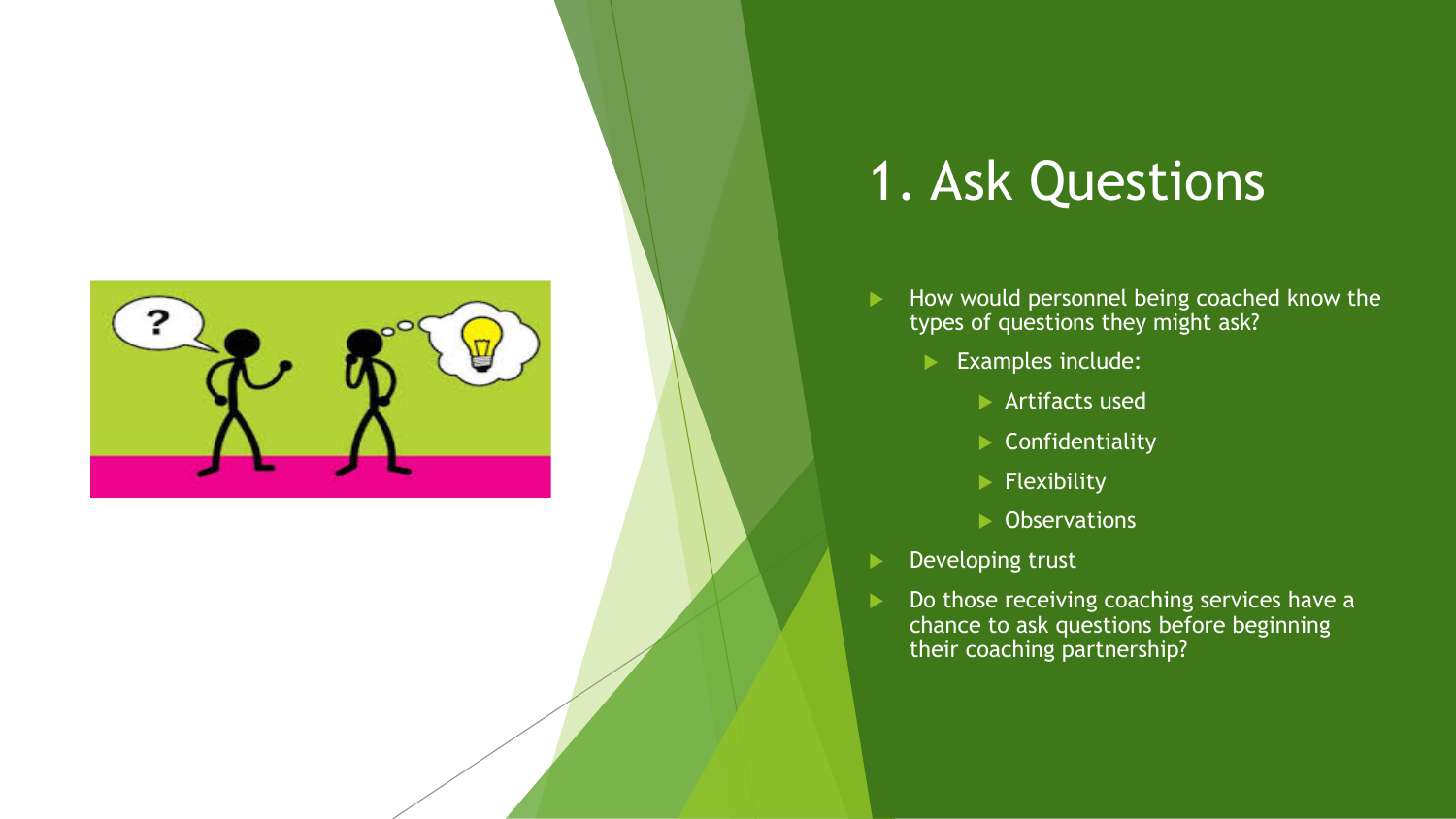#### 2. Start with a Positive Attitude



- $\blacktriangleright$  Changing perspectives (for the better)
	- $\blacktriangleright$  "This is your time out from working for others to work for yourself and finetune your game so that you can grow in ways that will not only impact your practice now, but also boost your ability to take on future challenges."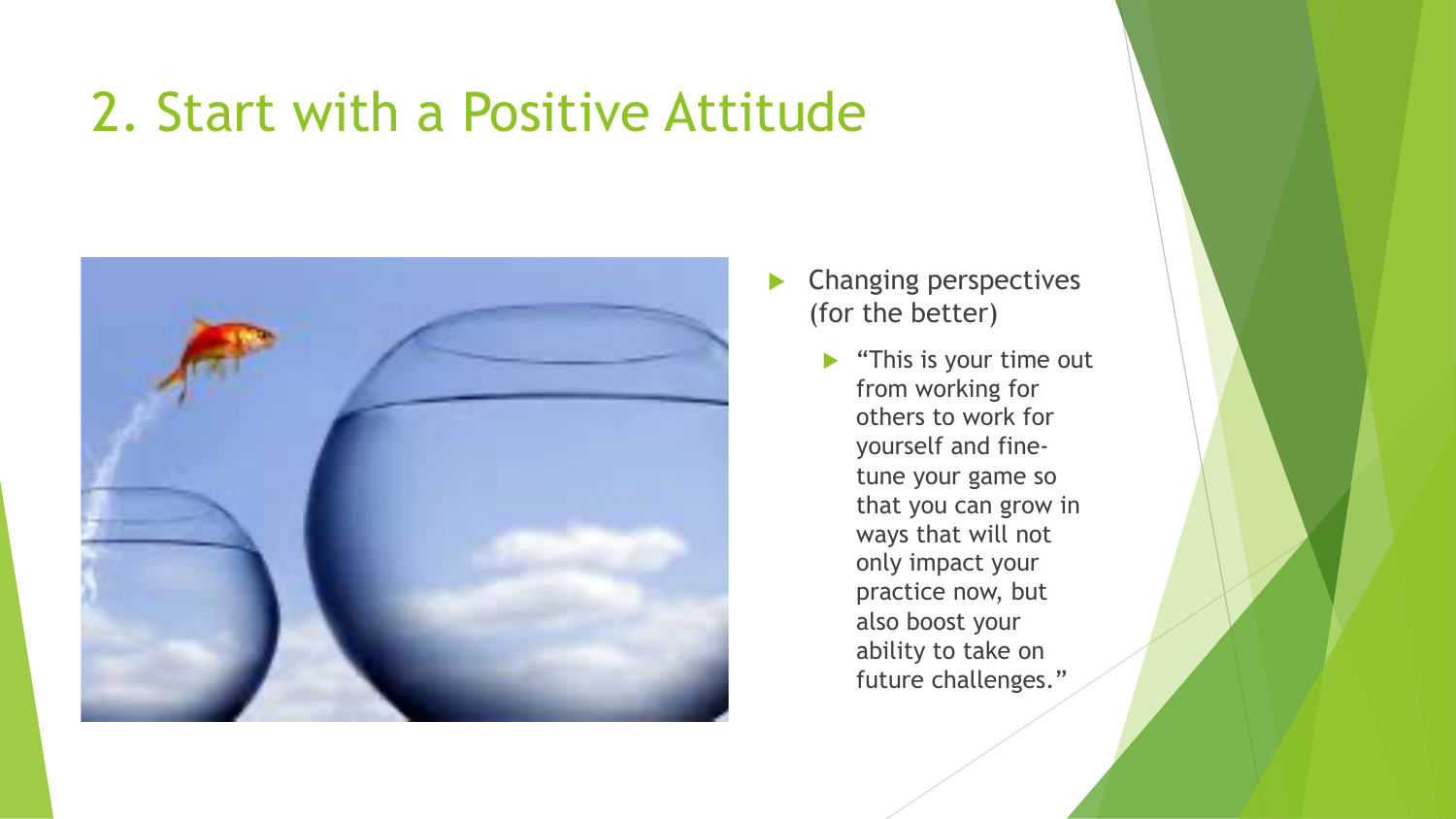- $\blacktriangleright$  How do your coaches handle situations when the person being coached is in distress?
- $\blacktriangleright$  Has mindfulness been brought into the conversation?

## 3. Show Up



stutterstock.com +1412330435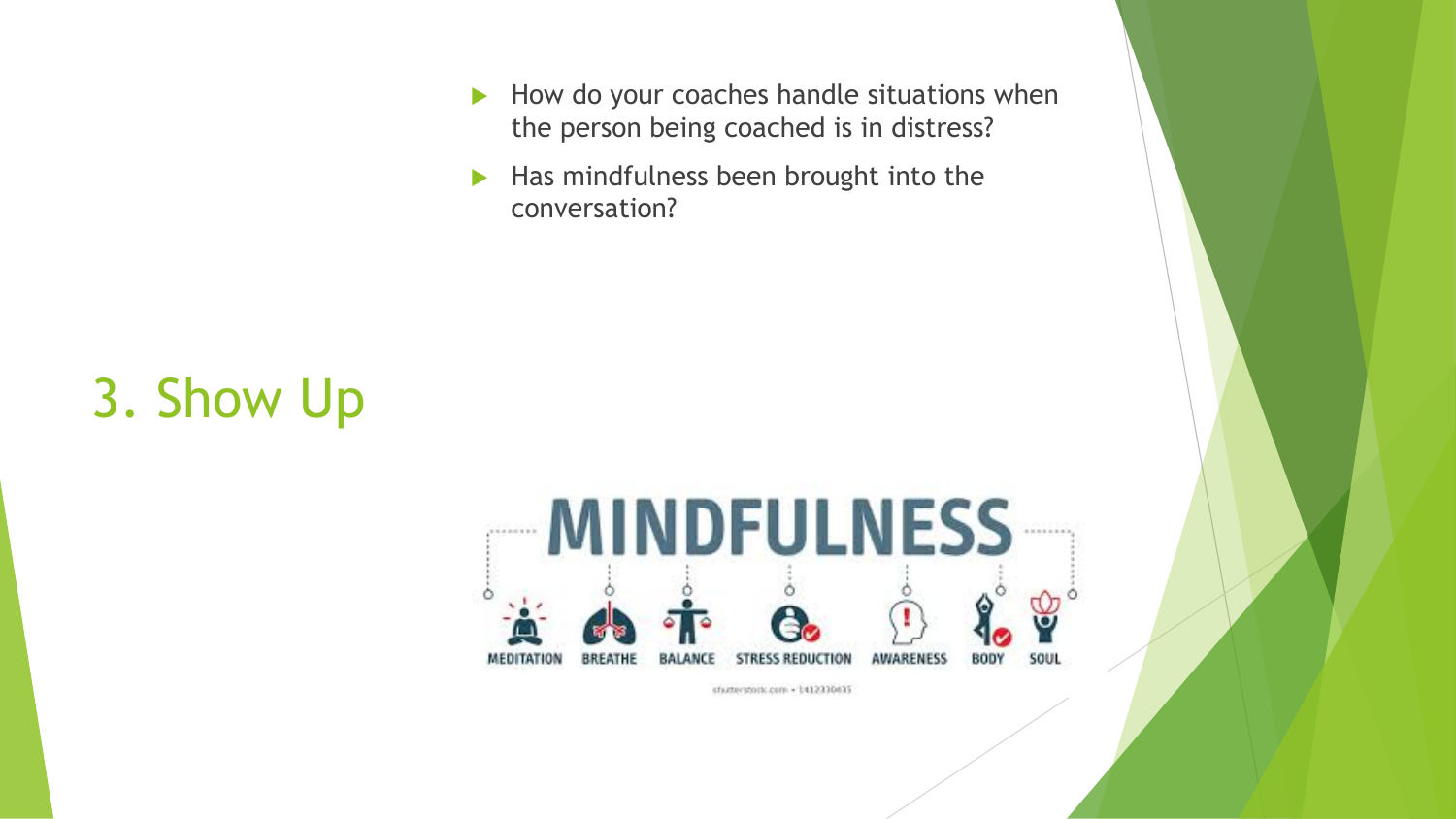#### **4. Work Hard**

- $\blacktriangleright$  What have you found that helps both coach and partner prepare for the session?
- $\blacktriangleright$  How have your coaches developed a reciprocal relationship

# Being<br>prepared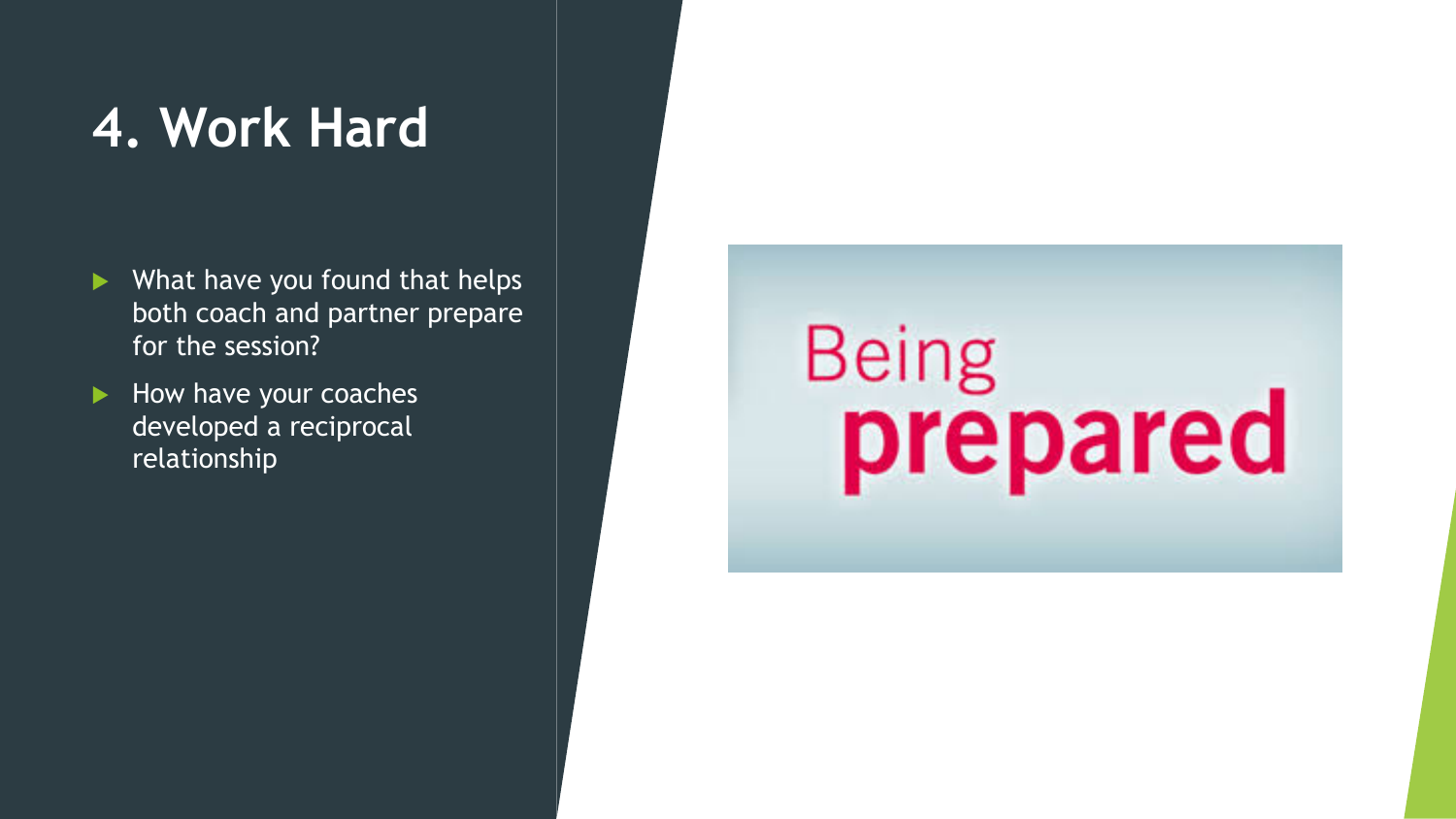### 5. Dig Deep

▶ "... new cognitive knowledge is not enough for elite performance. We teach in a VUCA world (volatile, uncertain, complex, and ambiguous) that requires deep insight into ourselves and how we show up in many different circumstances. Good coaching is deeply supportive of this kind of vertical growth that cannot be gained simply by acquiring knowledge and skills.

▶ ….Dig deep and seek transformation, not just a transaction."

- What do you think of this idea?
- What would it look like for your SPDG's coaching?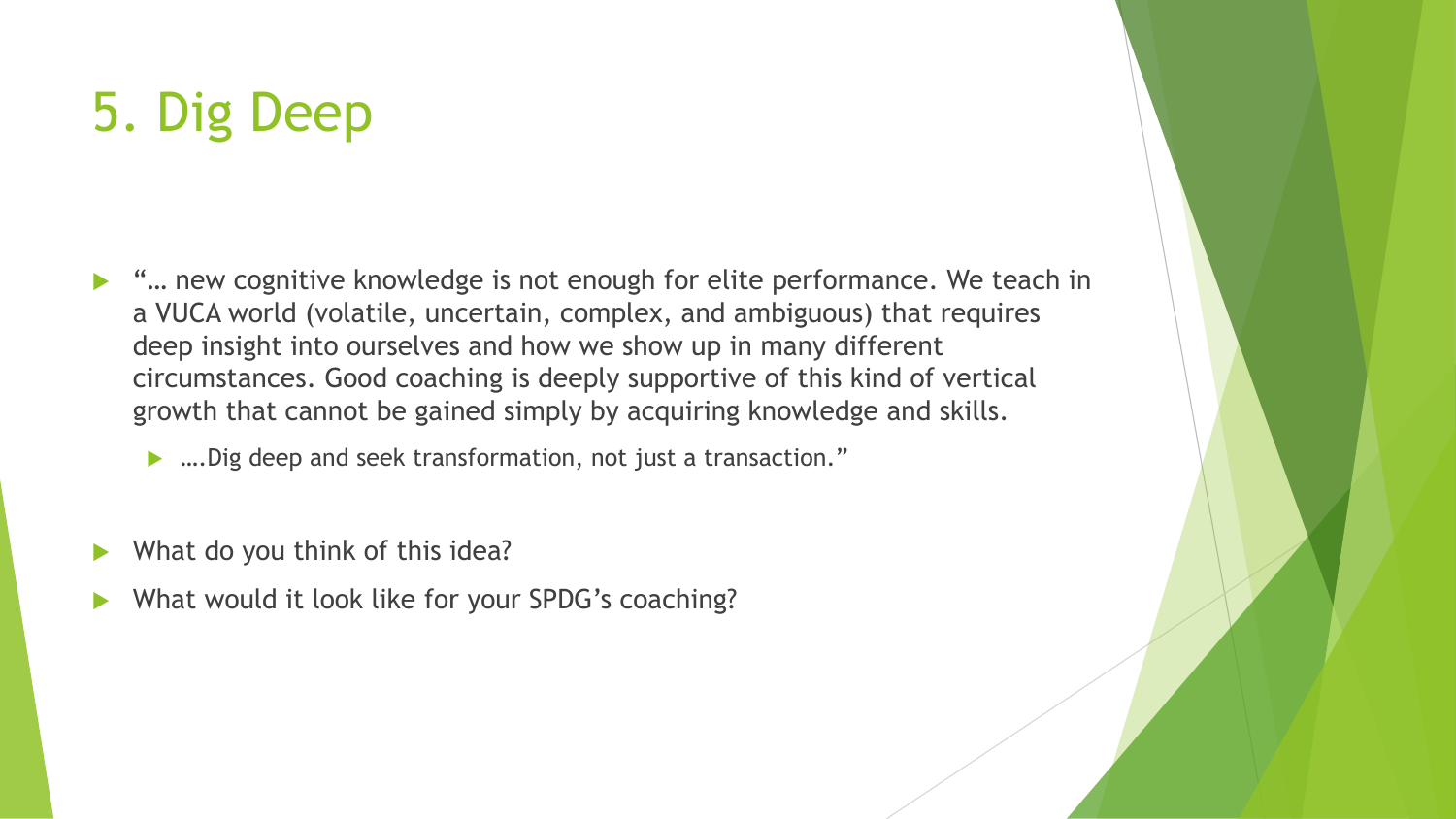#### **6. Practice, and Be Accountable**



Most coaching sessions end with a plan for action.



**Overall article question**: Do you think it would be helpful to share this article with those personnel preparing for a coaching relationship?

Do you have another resource that might be more appropriate?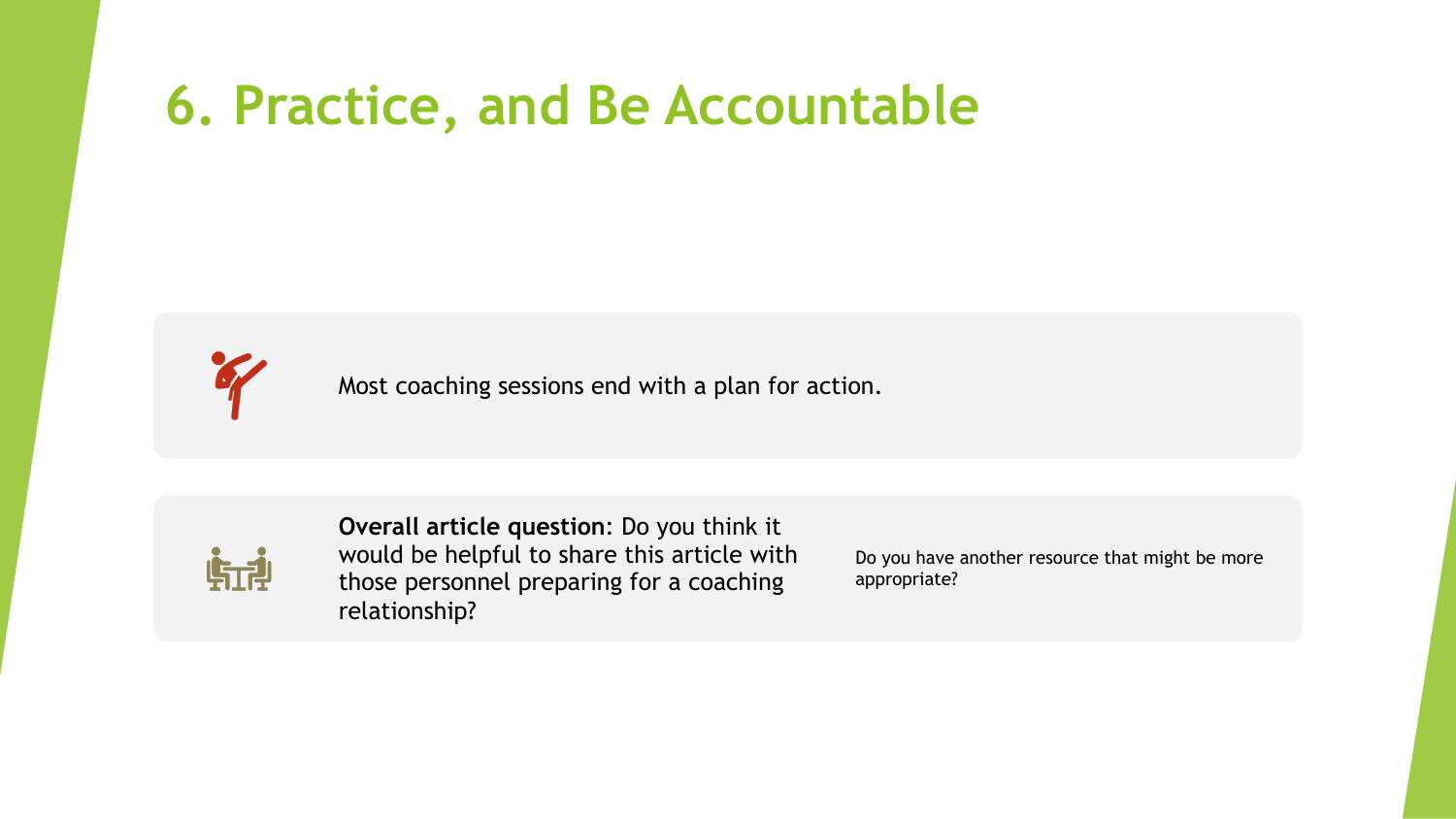# Virtual Support of Coaches & Coaches' Virtual Support

What's Working, What's Not, and What Can We Help Each Other with?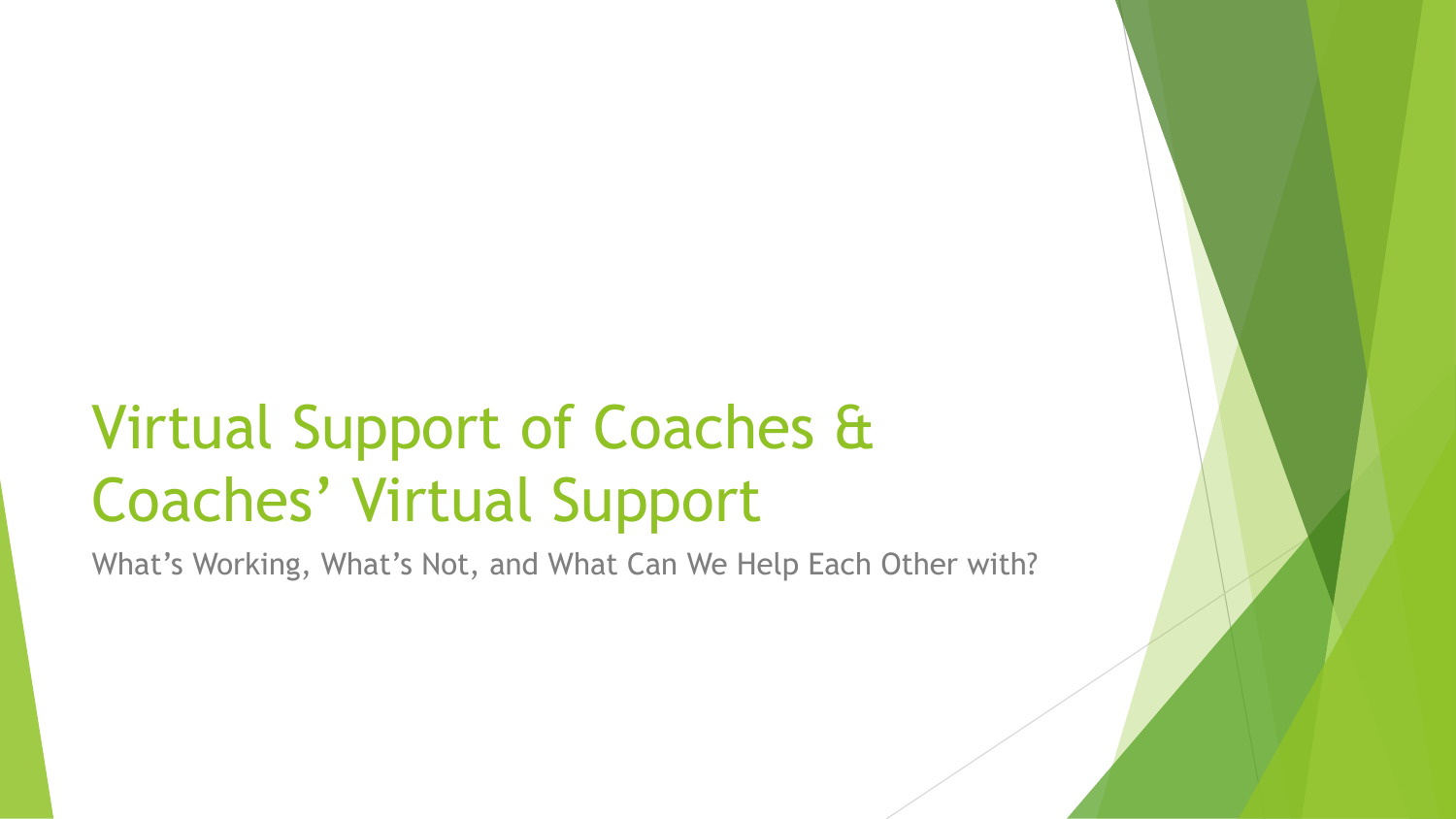# What's working?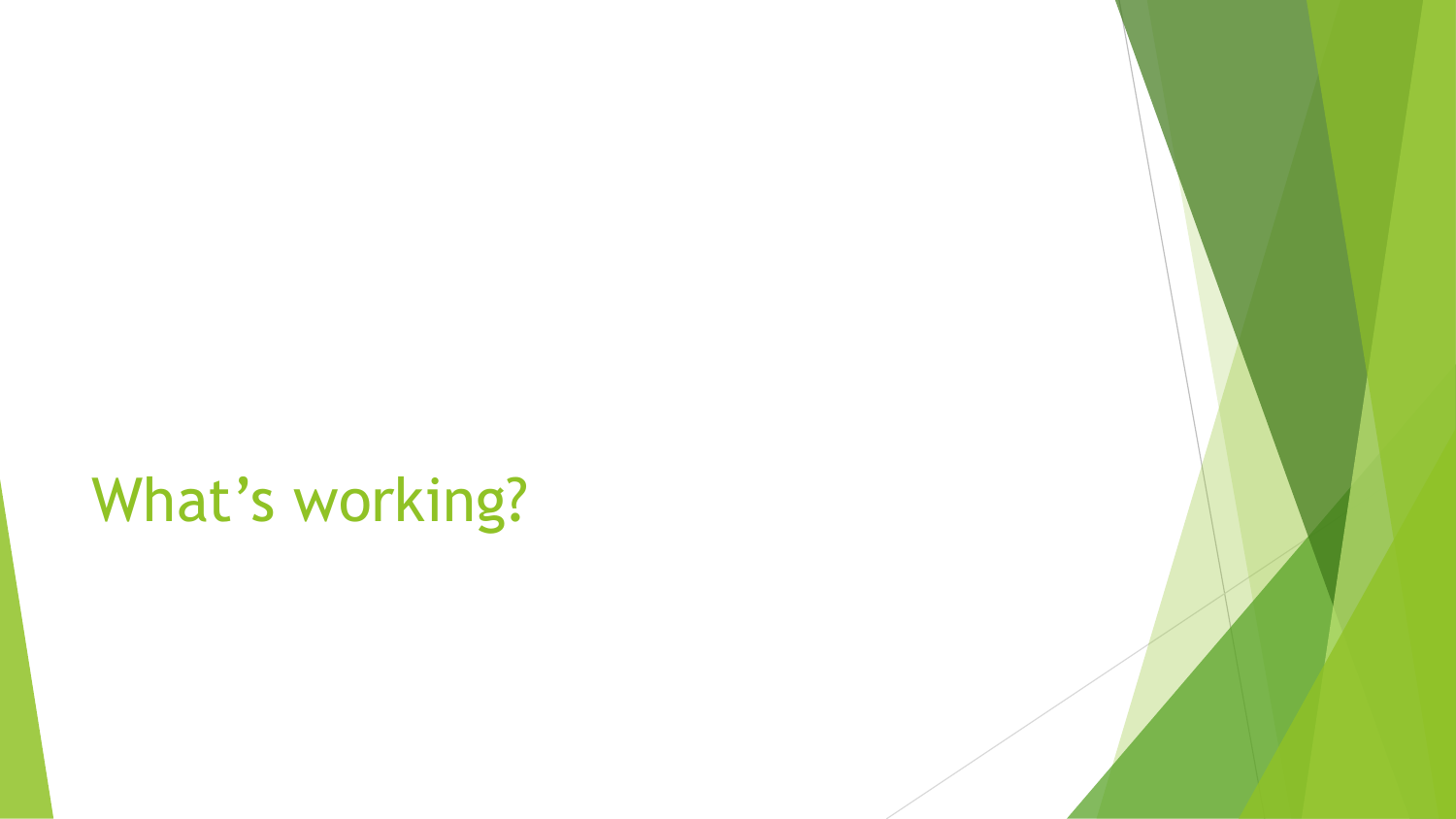# What's Not?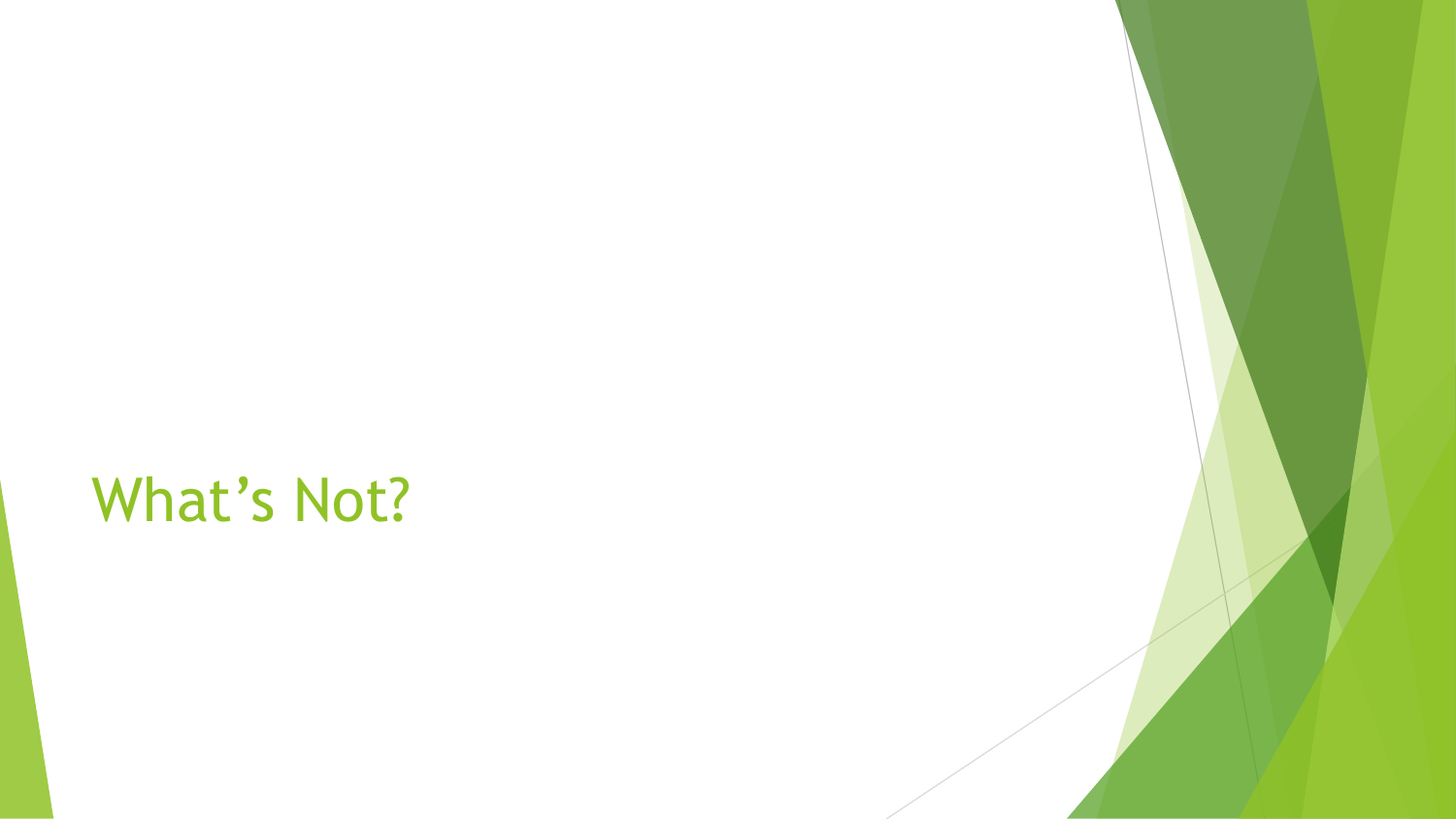## How can this group help?

Brainstorming? Resources? Future Topics?